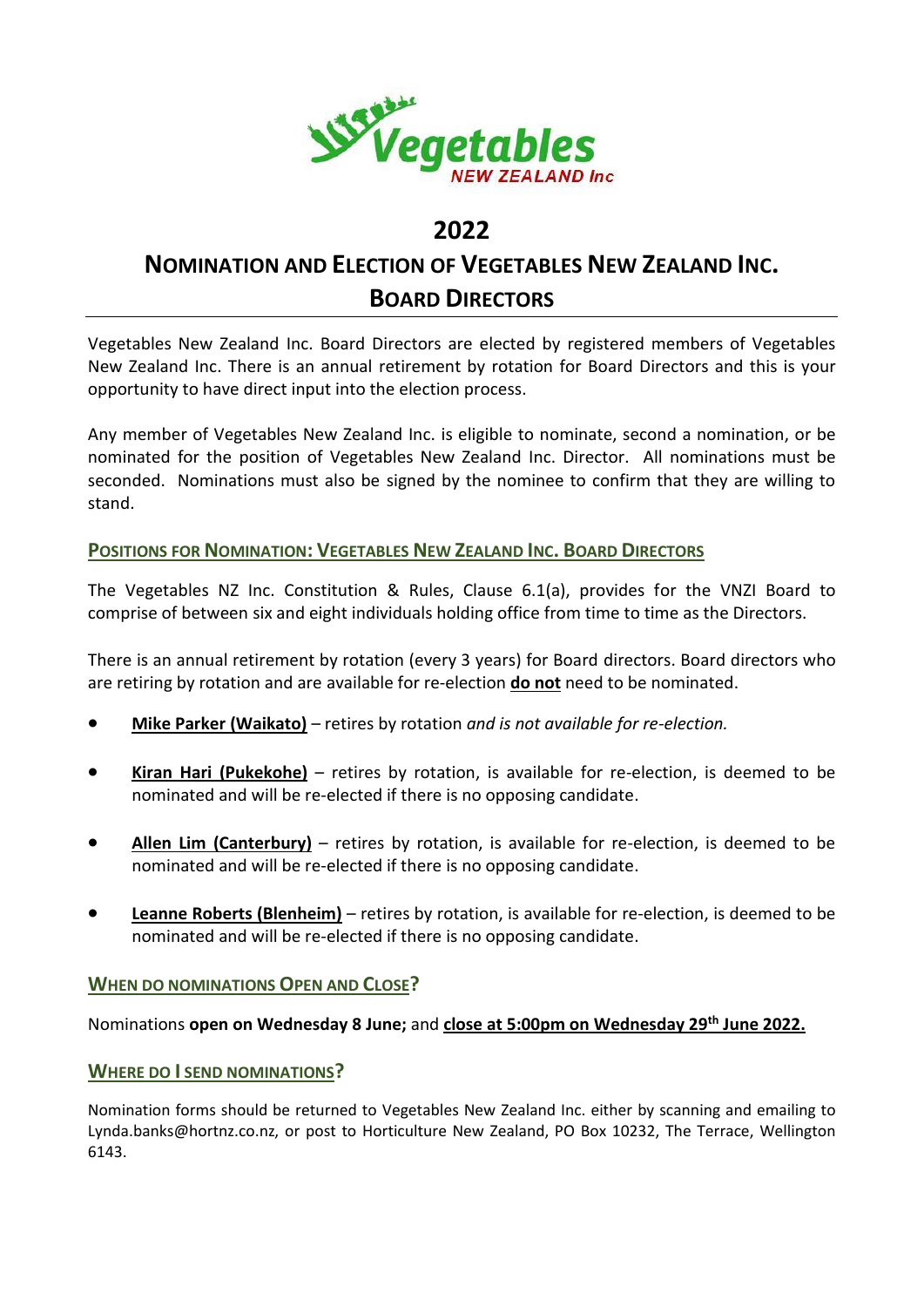## **WILL THERE BE A VOTE?**

If there are more nominations than positions available registered members of Vegetables New Zealand Inc. will be eligible to vote in an electronic ballot.

### **WHO IS ELIGIBLE TO VOTE?**

In order to be eligible to vote in the electronic vote you must be registered as a member of Vegetables New Zealand Incorporated **by 5:00pm on Wednesday 29th June 2022** and be actively engaged in the commercial production of fresh vegetables (list enclosed) in New Zealand for domestic sale or export and you must have paid a levy in the preceding 12 month period (or part thereof) to Vegetables New Zealand Inc. (**excludes** persons who only grow vegetables for commercial processing by way of artificial drying, evaporating, freezing, canning, bottling, juice extraction or preserving).

**IMPORTANT:** If you have **not** registered as a member of Vegetables New Zealand Inc. please complete the enclosed **Membership Application Form** or contact Lynda Banks.

**Phone:** 027 449 1187 **Emai**l: Lynda.banks@hortnz.co.nz **Post**: Horticulture New Zealand, PO Box 10232, The Terrace, Wellington 6143 **Website**: www.freshvegetables.co.nz

### **TIMEFRAME**

The following timeframe has been established for the 2022 nominations and elections:

|                              | 2:45PM, AT PUKEKOHE EVENT CENTRE                                 |
|------------------------------|------------------------------------------------------------------|
| <b>WEDNESDAY 27 JULY</b>     | RESULTS ANNOUNCED AT THE VNZI AGM, WEDNESDAY 27TH JULY           |
| <b>WEDNESDAY 20 JULY</b>     | <b>VOTING CLOSES</b>                                             |
|                              | REQUIRED)                                                        |
| <b>WEDNESDAY 6 JULY</b>      | VOTING PAPERS FOR THE BOARD DIRECTORS SENT TO GROWER MEMBERS (IF |
| <b>WEDNESDAY 29 JUNE</b>     | <b>DIRECTOR NOMINATIONS CLOSE</b>                                |
| <b>WEDNESDAY 8 JUNE 2022</b> | <b>DIRECTOR NOMINATIONS OPEN</b>                                 |

#### **FURTHER INFORMATION**

If you require further information please contact:

Antony Heywood Vegetables NZ Inc. Senior Manager Ph: 021 998 038 - Email: Antony.heywood@hortnz.co.nz PO Box 10232, The Terrace, Wellington 6143 Website: [www.freshvegetables.co.nz](http://www.freshvegetables.co.nz/)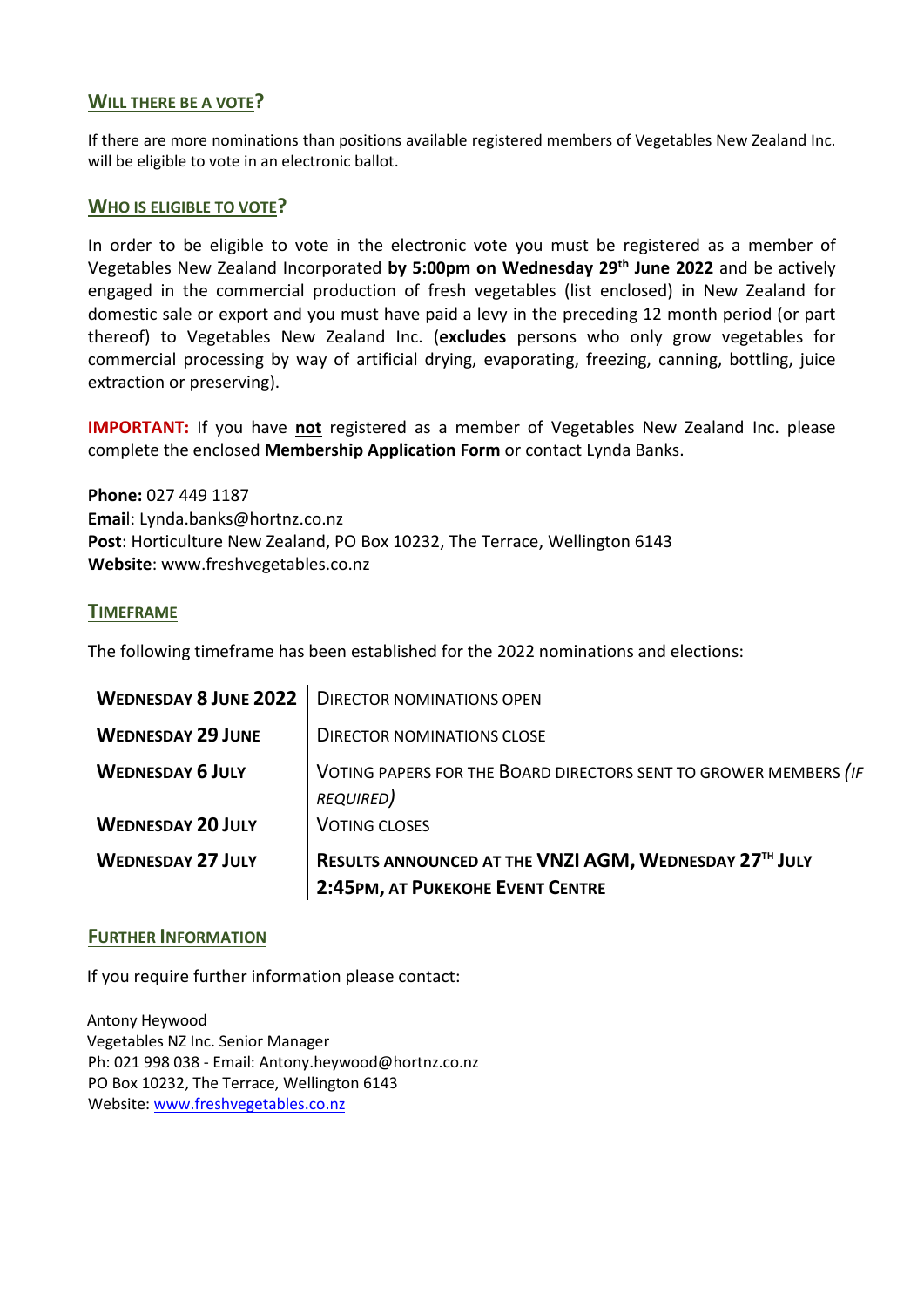

# **2022 NOMINATION FORM**

**BOARD DIRECTOR – VEGETABLES NEW ZEALAND INC.**

# **(4 VACANCIES)**

| (please print clearly) |
|------------------------|
|                        |
|                        |
|                        |
|                        |
|                        |
| (please print clearly) |
|                        |
|                        |
|                        |
|                        |
| (please print clearly) |
|                        |
|                        |
|                        |
|                        |

There are **four (4) vacancies** available for election, of which the following retire by rotation are available for re-election, are deemed to be nominated and will be re-elected if there are no opposing candidates.

- **Mike Parker (Waikato)** retires by rotation and *is not available for re-election.*
- **Kiran Hari (Pukekohe)** retires by rotation, is available for re-election, is deemed to be nominated and will be re-elected if there is no opposing candidate.
- **Allen Lim (Canterbury)** retires by rotation, is available for re-election, is deemed to be nominated and will be re-elected if there is no opposing candidate.
- **Leanne Roberts (Blenheim)** retires by rotation, is available for re-election, is deemed to be nominated and will be re-elected if there is no opposing candidate.

**Nominations close at 5:00pm on Wednesday 29 th June 2022**

Please scan and email or post the completed form to: **Email**: [Lynda.banks@hortnz.co.nz](mailto:) - **Post**: Horticulture New Zealand, PO Box 10232, The Terrace, Wellington 6143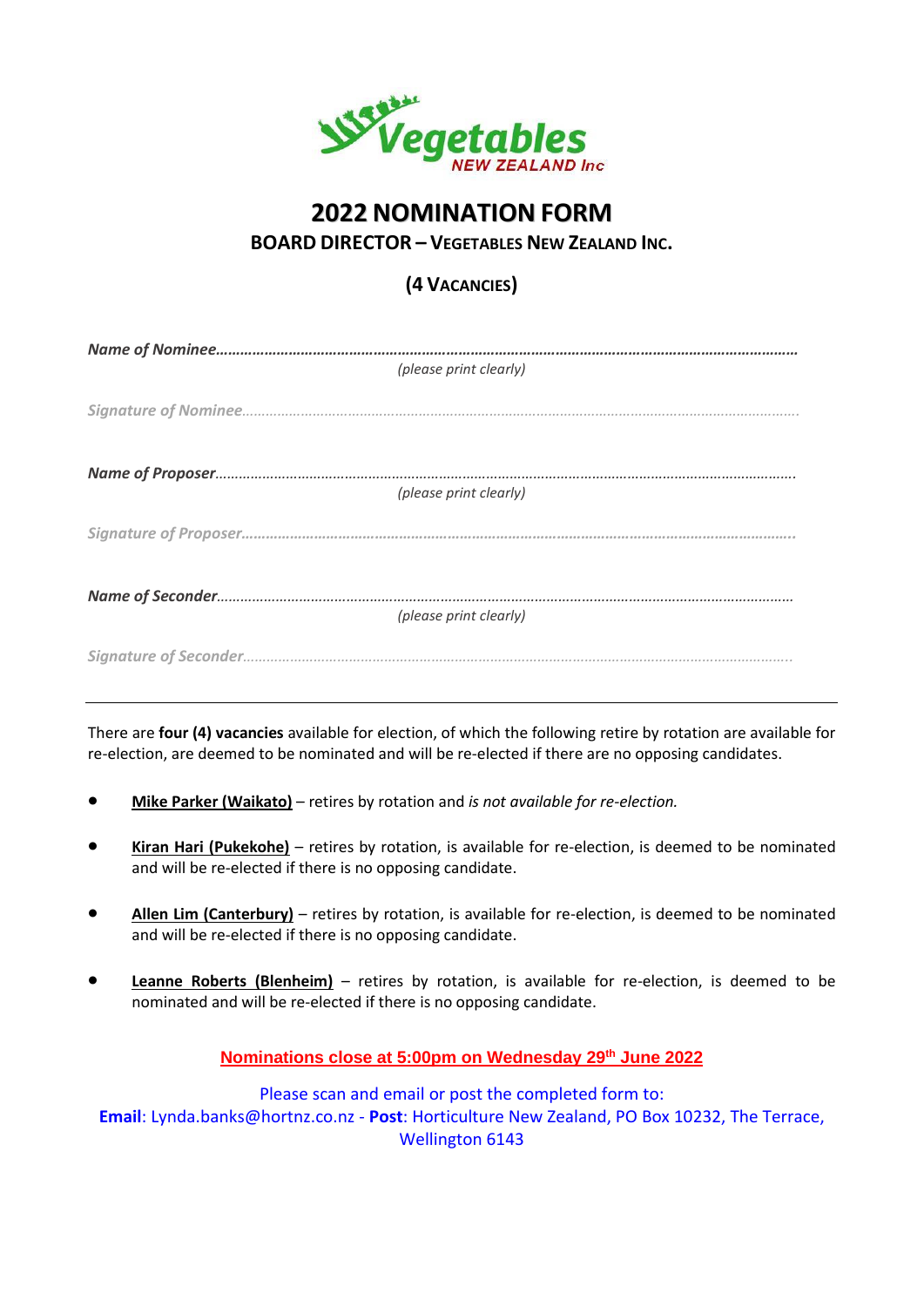

Vegetables New Zealand Incorporated

| I hereby wish to apply to become a                                                                | <b>GROWER MEMBER</b>                                                                                                                                                                                                                                                                                                                                                                                    |
|---------------------------------------------------------------------------------------------------|---------------------------------------------------------------------------------------------------------------------------------------------------------------------------------------------------------------------------------------------------------------------------------------------------------------------------------------------------------------------------------------------------------|
| retort or preserving.]                                                                            | [Definition of Grower Member [Clause 4.1]: Actively engaged in the commercial production of fresh vegetables in New Zealand for<br>domestic sale or export and who, in the preceding 12-month period (or part thereof), has paid a Levy, other than a person who<br>grows vegetables for commercial processing by way of artificial drying, evaporating, freezing, canning, bottling, juice extraction, |
| or a                                                                                              | <b>NON-GROWER MEMBER</b>                                                                                                                                                                                                                                                                                                                                                                                |
| production of fresh vegetables in New Zealand.]                                                   | [Definition of Non-Grower Member [Clause 4.2]: Does not qualify as a Grower Member, but who has an interest in the commercial                                                                                                                                                                                                                                                                           |
| of Vegetables New Zealand Incorporated.                                                           |                                                                                                                                                                                                                                                                                                                                                                                                         |
|                                                                                                   | Company Name: <u>Company Name:</u> Elease print clearly] Registration number:                                                                                                                                                                                                                                                                                                                           |
|                                                                                                   | <u>or</u> Body Corporate Name:<br>[If an unincorporated trust, list the full names of all trustees]<br>[If an unincorporated trust, list the full names of all trustees]                                                                                                                                                                                                                                |
|                                                                                                   |                                                                                                                                                                                                                                                                                                                                                                                                         |
|                                                                                                   |                                                                                                                                                                                                                                                                                                                                                                                                         |
|                                                                                                   |                                                                                                                                                                                                                                                                                                                                                                                                         |
|                                                                                                   |                                                                                                                                                                                                                                                                                                                                                                                                         |
| <b>Email Address:</b>                                                                             |                                                                                                                                                                                                                                                                                                                                                                                                         |
| If a body corporate, position in the entity:                                                      |                                                                                                                                                                                                                                                                                                                                                                                                         |
| <b>Date of Joining</b> (for use by VNZ only): $\frac{1}{2}$<br>$\overline{[Day]}$                 | [Month]<br>[Year]                                                                                                                                                                                                                                                                                                                                                                                       |
| [Once completed please return to: Vegetables NZ Inc, PO Box 10232, The Terrace, Wellington 6143]. |                                                                                                                                                                                                                                                                                                                                                                                                         |
| For Office Use: Register of Members updated by:                                                   | Date:                                                                                                                                                                                                                                                                                                                                                                                                   |